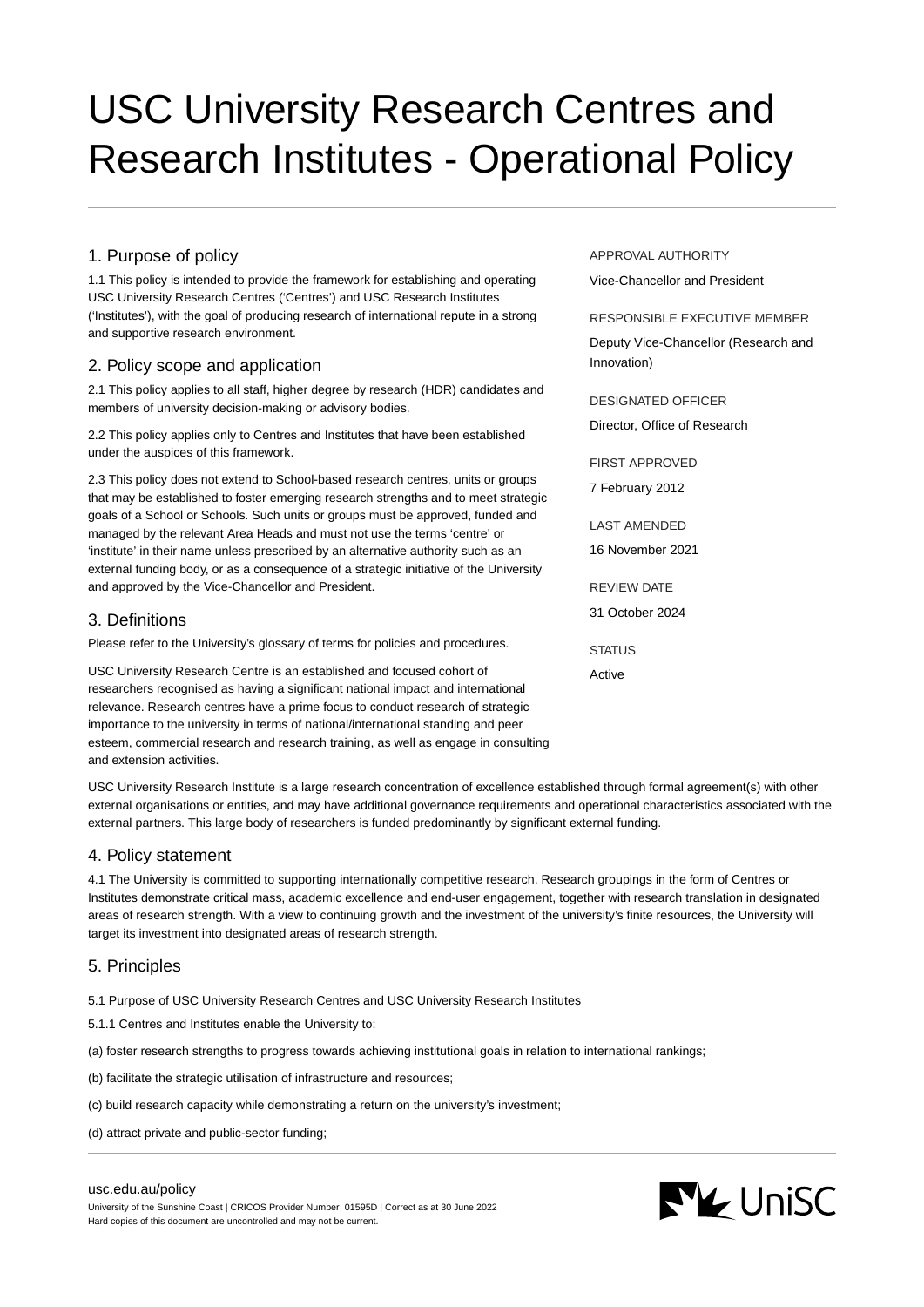(e) market research capabilities through cohesive, formally recognised branding;

(f) enrich HDR training; and

(g) provide a stimulating and supportive research environment for early career researchers.

#### 5.2 Performance criteria

5.2.1 Centres and Institutes shall be based on the coordinated and cooperative efforts of multiple researchers working in an allied field of investigation, and will be underpinned by individual and collective performance excellence sustained at a national and international level. Consideration will be given to discipline specific measures of research excellence in addition to prevailing sector measures of research quality, such as research impact, research income, publications and HDR completions.

5.2.2 The ability to meet and maintain specified performance criteria in relation to size, research productivity and alignment with fields of research (FoRs) designated by the University as strategically important will be required for approval to establish a Centre or Institute and to be eligible for discretionary funding from the Deputy Vice-Chancellor (Research and Innovation).

5.2.3 Centres and Institutes must develop a research program that includes key performance indicators that incorporate a growth profile and annual performance targets.

5.2.4 Regarding specific discipline benchmarks and with the guidance of external expert assessment, the criteria and performance indicators may be applied flexibly by the Deputy Vice-Chancellor (Research and Innovation) to facilitate strategic research performance outcomes.

5.2.5 The outputs of Centre and Institute members are used in evaluating the ability to meet performance criteria of a proposed or continuing Centre or Institute. Consideration may be given to adjunct staff who contribute to publications via by-line and University based research income.

5.2.6 Where researchers are members of two Centres or Institutes, their publications output and research income will be allocated to both, while avoiding any duplication.

5.3 Establishment of a USC University Research Centre or USC University Research Institute

5.3.1 The overall number of Centres or Institutes within any category is based on the strategic needs of the University, the funding available and the quality of proposals submitted to the Deputy Vice-Chancellor (Research and Innovation).

5.3.2 The Deputy Vice-Chancellor (Research and Innovation) is authorised to approve the creation of a Centre or Institute as per the specified criteria as set out in the USC University Research Centres and Research Institutes – Procedures.

5.3.3 The name of each centre and institute will be approved by the Deputy Vice-Chancellor (Research and Innovation).

5.4. USC University Research Centre and USC Research Institute membership

5.4.1 Each Centre or Institute must have a Director who is appointed by the Deputy Vice-Chancellor (Research and Innovation).

5.4.2 The Director is accountable for the management of the Centre or Institute to the Deputy Vice-Chancellor (Research and Innovation).

5.4.3 The Director is appointed for a period of three years plus an optional two years subject to evidence of satisfactory performance provided as part of the three-year review.

5.4.4 The responsibilities of Directors include strategic research leadership, development, promotion, support for collaboration, engagement and operational management.

5.4.5 Centre or Institute Directors must ensure that the Centre or Institute builds capacity for and displays evidence of quality research.

5.4.6 A research institute's leadership team must be supported by an advisory board with external representation.

#### 5.5. Annual reporting

5.6.1 Centre and Institute Directors must provide the Deputy Vice-Chancellor (Research and Innovation) with an annual report which will then be provided to the Research Committee and Academic Board.

#### 5.6. Review

5.6.1 Centres and Institutes are not permanently funded by the University and are subject to review.

5.6.2 A review panel may be convened by the Deputy Vice-Chancellor (Research and Innovation) at any time in accordance with the Quality and Standards Framework and the TEQSA Higher Education standards for research.

5.6.3 Where the outcome of a review finds that a Centre or Institute is no longer functioning adequately, a recommendation for possible disestablishment may be made through the Deputy Vice-Chancellor (Research and Innovation).

**NY UniSC** 

#### [usc.edu.au/policy](https://www.usc.edu.au/policy)